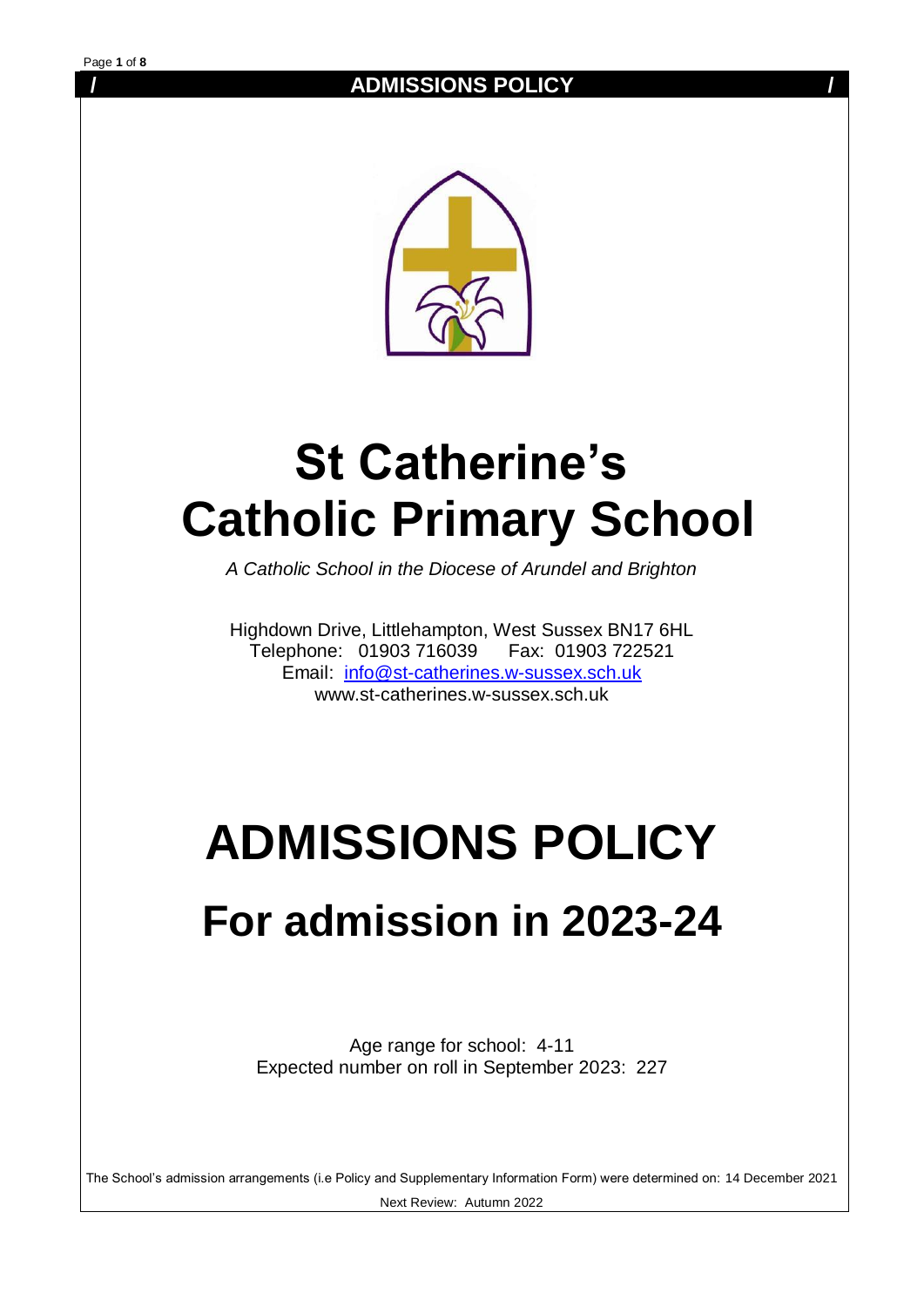## **Admissions Policy for admission in 2023-24**

St Catherine's Catholic Primary School was founded by the Catholic Church to provide education for children of Catholic families. The school is conducted by its governing body as part of the Catholic Church in accordance with the trust deed of the Diocese of Arundel & Brighton, its instrument of government, and seeks at all times to be a witness to Jesus Christ.

As a Catholic school, the governors aim to provide a Catholic education for all pupils. At a Catholic school, Catholic doctrine and practice permeate every aspect of the school's activity. The governors ask all parents applying for a place to respect this ethos and its importance to the school community.

Although Catholic children have priority of admission, this does not affect the right of an applicant who is not Catholic to apply for a place for their child at the school. The school welcomes applications from those of other denominations and faiths, or of none. The school was set up primarily to serve the Catholic community in the parishes of Littlehampton with Rustington.

For reference, an outline map of the parishes can be seen below. However, it should be noted that St Catherine's Catholic Primary School does not include a specific catchment area within the admission arrangements for 2023-24.



The governing body is the admissions authority and has responsibility for admissions to this school, including setting the priority of admissions when the school is oversubscribed. The Local Authority undertakes the co-ordination of admission arrangements during the normal admission round. The governing body has set its admission number at 30 pupils to be admitted in the Reception Year in the school year which begins in September 2023.

#### **Visiting the School**

Parents/carers are encouraged to visit our school in order to find out more about how we work and the education we offer. Parents/carers are welcome to arrange a visit by contacting the School Business Manager on 01903 716039. However, such visits do not form part of the process of deciding which children are to be offered a place at the school.

#### **Pupils with an Education Health and Care Plan** (see *note a*.)

The admission of pupils with an Education, Health and Care Plan is dealt with by a completely separate procedure. Children with an Education, Health and Care Plan that names the school must be admitted. Where this takes place before the allocation of places under these arrangements, this will reduce the number of places available to other children.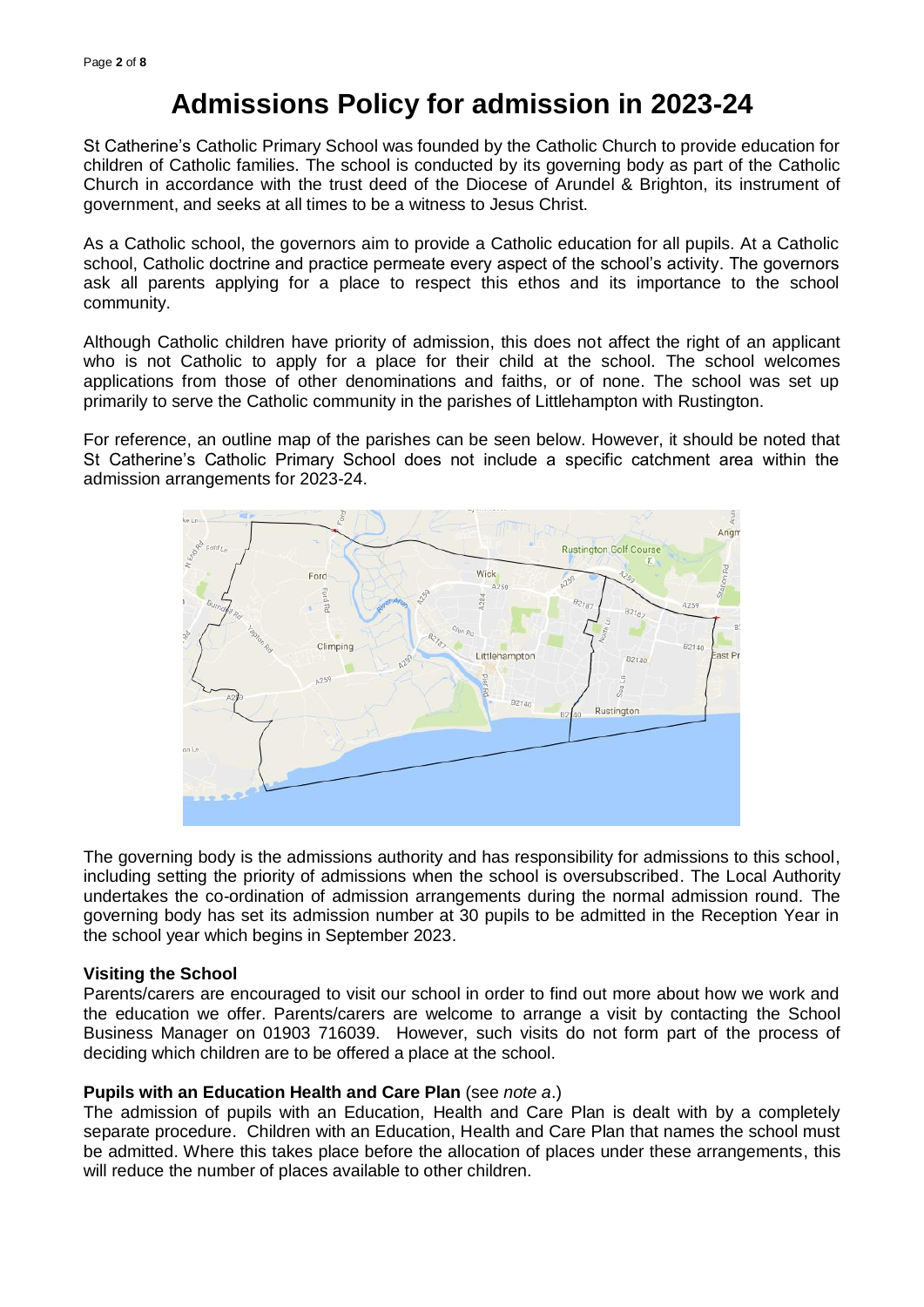#### **Oversubscription Criteria:**

At any time where there are more applications for places than the number of places available, places will be offered according to the following order of priority:

- 1. Catholic looked after children or previously looked after children *(see notes b. & c.)*.
- 2. Catholic children with a brother or sister *(see note f.)* at the school at the time of admission. *The application must be supported with a certificate of Catholic baptism or reception into the Catholic Church (see note c.).*
- 3. Catholic children without a brother or sister *(see note f.)* at the school at the time of admission. *The application must be supported with a certificate of Catholic baptism or reception into the Catholic Church (see note c.).*
- 4. Other looked after children or previously looked after children *(see note b.)*.
- 5. Catechumens, Candidates for Reception into the Church and children who are members of an Orthodox Church *(see note d. & e.)*. *If application is being made for a place at the school where the parent/carer is a Catechumen or Candidate for reception into the Church, evidence of their being a member of the Catechumenate of a Catholic Church or a Candidate for reception will be required. Proof of acceptance into the catechumenate, and evidence for a candidate, should be by letter from the appropriate priest.*

*Applications for children from an Orthodox Church must be supported with a certificate of baptism and a letter confirming membership of the applicable Orthodox Church, signed by the appropriate priest.*

- 6. Other children with a brother or sister *(see note f.)* at the school at the time of admission.
- 7. Children of other Christian denominations *(see note k.)* whose membership is evidenced by a minister of religion. *The application must be supported by a letter confirming membership of the Christian denomination, signed by the minister of religion.*
- 8. Children of other faiths *(see note l.)* whose membership is evidenced by a religious leader. *The application must be supported by a letter confirming membership of that faith, signed by the faith leader.*
- 9. Any other children.

#### **Final Tiebreaker:**

Priority will be given to children living closest to the school determined by the shortest distance (see *note j*.).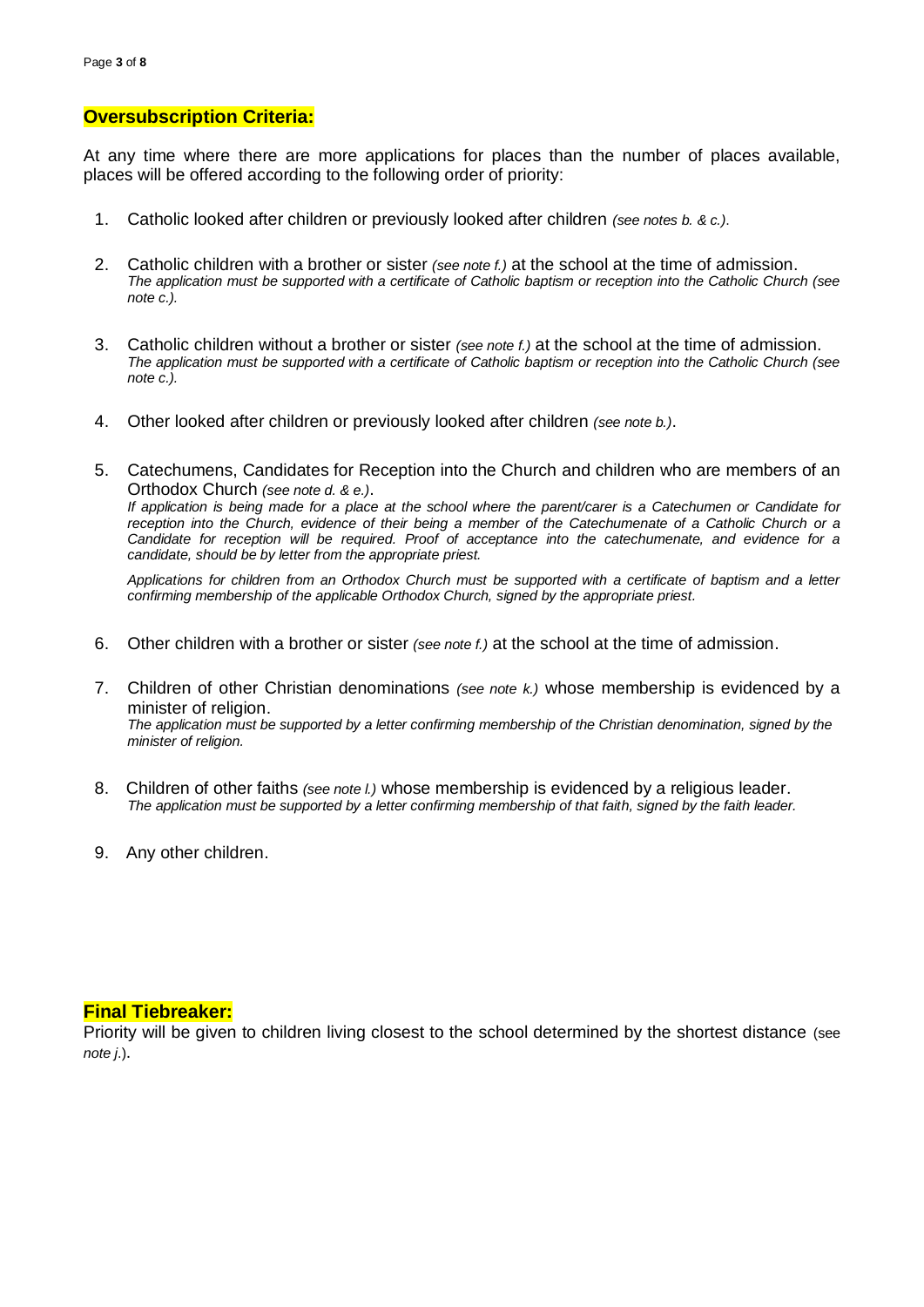#### **Application Procedure**

To apply for a place at this school in the normal admissions round, you should complete and return the following two forms:

*\_\_\_\_\_\_\_\_\_\_\_\_\_\_\_\_\_\_\_\_\_\_\_\_\_\_\_\_\_\_\_\_\_\_\_\_\_\_\_\_\_\_\_\_\_\_\_\_\_\_\_\_\_\_\_\_\_\_\_\_\_\_\_\_\_\_\_\_\_\_\_\_\_\_\_\_\_\_\_\_\_\_\_\_\_*

#### 1. The **COMMON APPLICATION FORM** (CAF)

All applications for places **must** be made on the Common Application Form which is available either from the Local Authority (where the parent lives) or through that Local Authority's website. For a valid application, the completed CAF **must** be returned either online or in the paper form by **15 January 2023**.

#### 2. The school's **SUPPLEMENTARY INFORMATION FORM** (SIF)

This is available from the school and the school website and allows the governors to put all applicants in order of priority for admission in line with the published admission policy.

If you are expressing a preference for a place for your child at this school and wish to apply in connection with one of the faith criteria, you need to complete the SIF.

If you do not complete the SIF and return it to the school with all supporting documents by the closing date, your child may not be placed in the appropriate faith criterion. This is likely to affect your child's chance of being offered a place.

For a Reception Year admission in the normal admissions round for the year 2023-24, the completed SIF, together will all supporting documents, should be returned to the school by **15 January 2023**. Note: If the school receives an incomplete SIF, this might affect your child's chance of being offered a place.

You are advised to keep copies of the forms for your records (whether completed online/on paper).

#### **Late Applications**

All pieces of paperwork should be returned before the published closing dates referenced above. You are encouraged to ensure that your application is received on time.

Any late applications will be dealt with in accordance with the Local Authority's Co-ordinated Admissions Scheme.

#### **Deferred entry**

Schools are required to provide for the admission of all children in the September following their fourth birthday. The parent/carer has the following options where the governing body has offered the child a place at the school. The parent/carer can decide either:

- a) That the child starts school full-time in the September following their fourth birthday with their natural academic cohort; or
- b) To defer the date their child is admitted to the school until later in the school year but not beyond the point at which they reach compulsory school age and not beyond the beginning of the final term of the school year; or
- c) That the child starts school on a part-time basis until later in the school year but not beyond the point at which they reach compulsory school age.

#### **Admission of Children Outside their Normal Age Group**

Please note that it is the view of the Government, the Diocese, the LA and the Governing Body of this school that a child is educated alongside his/her age equivalent peers, in almost all cases.

Should a parent/carer request to have a decelerated entry to school, that is to start later than other children in their chronological age group, they should initially apply for a school place in accordance with the deadlines that apply for their child's chronological age.

If the request is accepted, the application for the normal year group may be withdrawn before a place is offered. The parent/carer will be required to apply in the usual way the following year, along with the cohort of applicants for that year group. It should be noted that the application will not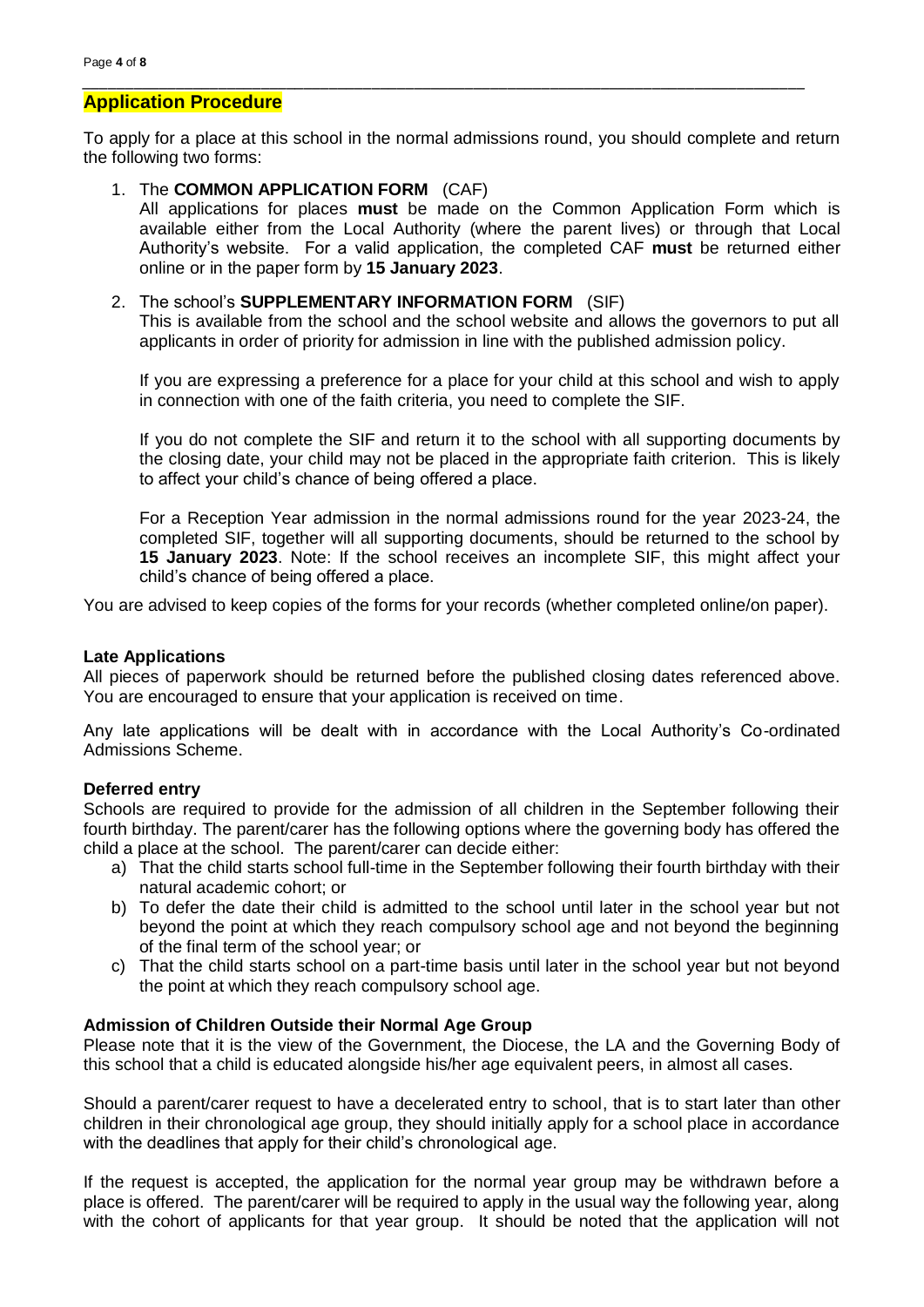receive priority over or above any other applicant for this year group and the application will be considered alongside all other applicants to the school.

If a parent/carer requests to have an accelerated entry to school ie to start earlier than other children in the chronological age group, they should initially apply for a school place at the same time that other families are applying for that cohort. If the governing body agrees for the child to have an accelerated entry, the application will be processed. If it is not agreed for the child to have an accelerated entry they will be invited to apply again in the following year for the correct cohort.

In relation to the request, decisions are made on the basis of the circumstances of each case and in the best interests of the child. The governing body will expect the parent/carer to supply them with appropriate information and evidence. What the governing body will take into account will include:

- Views of parent/carer
- Information relating to the child's academic, social and emotional development, where relevant
- Medical history and the views of a medical professional
- Any previous history of being educated outside of their normal age group
- If the child may naturally have fallen into a lower age group if it were not for being born prematurely
- View of the headteacher of the school.

Please note that parents/carers do not have the right to insist that their child is admitted to a particular age group. It is the governing body who, having considered the circumstances of each individual case, will make a decision. The governing body will set out clearly for the parents/carers concerned the reasons for their decision in each case.

If the parent/carer is unhappy with a decision about which year group their child will be admitted to, the following applies. Parents/carers who are refused a place at a school for which they have applied have the right of appeal to an independent admission appeal panel. However, there is not a right of appeal if the child has been offered a place and it is not in the year group the parent/carer would like. In such cases, the parent/carer could make a complaint through the school's complaint procedure.

#### **Waiting Lists**

In addition to their right of appeal, if a place is not offered because of over-subscription, the child's name will be placed on a waiting list. The list will be in the descending hierarchical order of the categories in the admissions criteria. The list will continue for the year group until the end of the academic year. If a place is offered and declined the child's name will be removed from the waiting list.

Parents/carers who wish their child's name to remain on a waiting list beyond this time are requested to contact the school in writing **by the end of July 2024**. If a place is offered and declined the child's name will be removed from the waiting list.

It should be noted that no matter how long a child's name has been on the waiting list, his or her position on the list may change if the school adds a child's name to the list, which has a higher priority according to the oversubscription criteria. The school is also under a duty to admit children who are presented for admission under the Local Authority's 'Fair Access Protocol'. These children must take precedence over any children already on the waiting list.

#### **In Year Admissions**

The oversubscription criteria in this admission policy will also apply to applications made outside the normal age of entry to primary education (Reception Year) i.e. in succeeding years or during the academic year.

By latest 31 August 2023, the school's website will set out how in-year applications will be dealt with from 1 September 2023 to 31 August 2024. This will include how parents/carers can apply for a school place, when parents/carers will be notified of the outcome of their application and details about the right to appeal.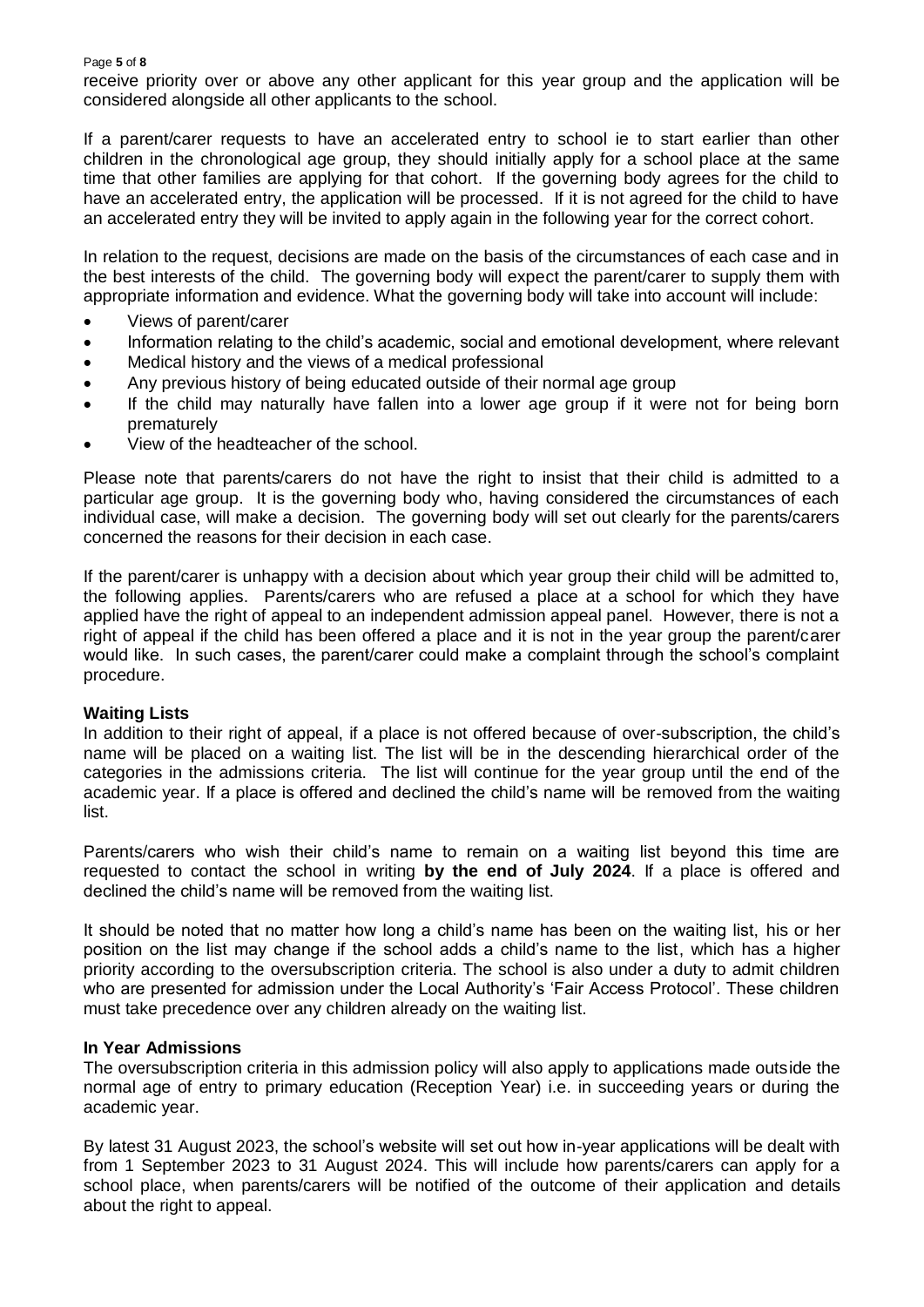#### **Offer of a Place**

The Local Authority will inform you of your allocated place on the national offer date of 17 April 2023. Note: National Offer Date is usually 16 April. However, in 2023-24, this day falls on a weekend/bank holiday, so it is the first working day after.

#### **Appeals**

If your child is not offered a place at St Catherine's Catholic Primary School, Littlehampton you have the right to appeal against that decision to an Independent Appeal Panel (set up in accordance with sections 88 and 94 of the School Standards and Framework Act 1998). Appeals must be made in writing and must set out the reasons on which the appeal is made. Appeals should be made to the Admissions Appeal Clerk at the school address. Appeals should be lodged no later than 20 school days after the National Offer Day for primary schools (17 April 2023). Completed paperwork must be received by the school no later than 17 May 2023, and will be heard within 40 school days. The appeals system is operated independently from the school. Parents/carers have the right to make oral representations to the Appeal Panel.

Late application appeals will be heard within 30 school days of the appeal being lodged.

In-year applications will be heard within 30 school days of the appeal being lodged.

#### **Fair Access Protocol (FAP)**

The school is committed to taking its fair share of children who are vulnerable and/or hard to place, as set out in locally agreed protocols. Accordingly, outside the normal admission round, the governing body is empowered to give absolute priority to a child where admission is requested under any locally agreed protocol. Alternatively, where a FAP headteacher panel is in place, the governing body may authorise the headteacher (or nominated representative) to partake in placement decisions under the LA agreed FAP. The governing body has this power even where admitting the child would mean exceeding the published admission number.

#### **Giving the school false information**

If a parent/carer is found to have supplied false or incorrect information to gain a place at this school, the governing body reserves the right to withdraw any offer of a place even if the child has already started school. An example of false or incorrect information would be the use of an address that is not the child's normal residence.

#### \_\_\_\_\_\_\_\_\_\_\_\_\_\_\_\_\_\_\_\_\_\_\_\_\_\_\_\_\_\_\_\_\_\_\_\_\_\_\_\_\_\_\_\_\_\_\_\_\_\_\_\_\_\_\_\_\_\_\_\_\_\_\_\_\_\_\_\_\_\_\_\_\_\_\_\_\_\_\_\_\_ **Notes** *(these form part of the admission arrangements):*

- *a. An 'Education, Health and Care Plan' is a plan made by the Local Authority under section 37 of the Children and Families Act 2014, specifying the special educational provision required for a child.*
- *b. 'Looked after child' has the same meaning as in section 22(1) of the Children Act 1989, and means any child who is (i) in the care of a local authority or (ii) being provided with accommodation by them in the exercise of their social services functions (e.g. children with foster parents) at the time of making application to the school. A 'Previously looked after child' is a child who was looked after but ceased to be so because he or she was adopted or became subject to a child arrangement order or special guardianship order. Previously looked after children also includes those children who appear (to the governing body) to have been in state care outside of England and ceased to be in state care as a result of being adopted. A child will be regarded as having been in state care outside of England if they were accommodated by a public authority, a religious organisation, or any other provider of care whose sole or main purpose is to benefit society. The parent/carer will need to provide evidence to demonstrate that the child was in state care outside of England and left that care as a result of being adopted.*
- *c. 'Catholic' means a member of a Church in full communion with the See of Rome. This includes the Latin Rite (Roman Catholics) and the Eastern Catholic Churches (see Appendix 3 of the Diocesan Admissions Guidance for a list of Churches in full communion with the See of Rome). This will normally be evidenced by a certificate of Baptism in a Catholic Church or a certificate of reception into the full communion of the Catholic Church. For the purposes of this policy, it includes a looked after child who is part of a Catholic*  family where a letter from a priest demonstrates that the child would have been baptised or received into *the Church if it were not for their status as a looked after child (e.g. a looked after child in the process of adoption by a Catholic family).*

*For a child to be treated as Catholic, evidence of baptism or reception into the Church will be required. In terms of an application to this school, a child will not be treated as Catholic if the date for baptism or the ceremony of acceptance into the Catholic Church is after the closing date for applications. Those who have difficulty obtaining written evidence of baptism should contact their parish priest who, after consulting with*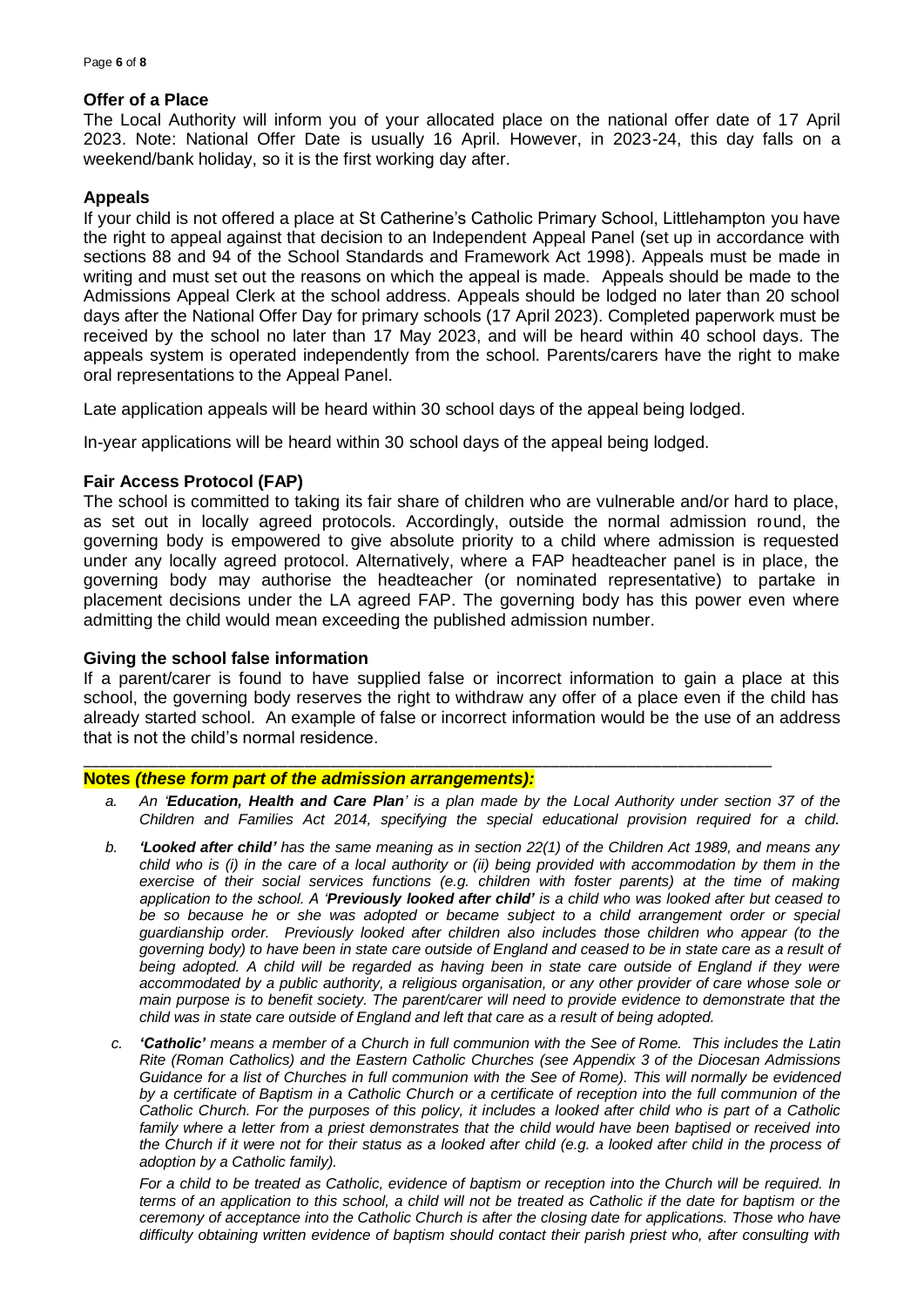#### Page **7** of **8**

*the Diocese, will decide how the question of baptism is to be resolved and how written evidence is to be produced in accordance with the laws of the Church.* 

- *d. 'Catechumen' means a person who wishes to be baptised and has been accepted into the Order of Catechumens through the appropriate liturgical rite. 'Candidate' means a baptised member of a non-Catholic denomination who is preparing for admission into full communion with the Catholic Church. Proof of acceptance into the catechumenate, and evidence for a candidate should be by a letter from the appropriate priest.*
- *e. 'Orthodox Churches' are those eastern Churches not in full communion with the Catholic Church, who have retained the Catholic tradition regarding the sacraments. In this group are included (for the purpose of admissions) members of other Churches which the Apostolic See judges to be in the same position as the aforesaid eastern Churches as far as the sacraments are concerned. Membership is normally evidenced by a certificate of baptism or reception from the authorities of that Church.*
- *f. 'Brother or sister': For admission to this school, a brother or sister is defined as a natural brother or sister (i.e. another child of the same parents, whether living at the same address or not), or a half-brother/ halfsister or a step-brother/ step-sister or an adoptive or foster brother/ sister, living at the same address. A child will be given a 'brother or sister' priority if they have a brother or sister at the school at the time of the child's admission.*
- *g. Parents/Carers: A parent/carer means all natural parents, any person who is not a parent but has parental responsibility for a child, and any person who has care of a child.*
- *h. Parish Boundaries: The school was primarily set up to serve the Catholic community in Littlehampton and Rustington. However, St Catherine's Catholic Primary School's admission arrangements for 2023-24 do not include a specific catchment area.*
- *i. Multiple Births: In the event of applications from parents/carers relating to children of multiple births (e.g. twins or triplets etc.), the governing body will admit twins and all siblings from multiple births where one of the children is the last child ranked within the school's published admission number.*
- *j. Distance: Distance will be measured in a straight line by the Local Authority's computerised measuring system) from the child's home address to the school using Ordnance Survey address point data from a central point in each building.*

*A child's home address is considered to be a residential property that is the child's only/main residence and not an address that is sometimes used due to certain domestic/special arrangements. The address must be the pupil's home address that applies at the closing date for applications and which is either owned by the child's parent, parents, or guardian OR leased or rented by the child's parent, parents or guardian under a lease or written rental agreement, OR if it is a relative's address or temporary address, it is the 'main place of residence'. If parents live separately but share responsibility for the child, and the child lives at two different addresses during the week, the 'home address' will be regarded as the one at which the child sleeps for the majority of weekday nights. If two addresses are provided, the Local Authority will decide which address should be used as the main residence for the purpose of processing the application as they only accept one current address. Parents/carers must notify the school about any address changes during the application deadlines to ensure all applications are treated in the same way.*

*In some cases, applicants who live in the same block of flats may share the same address point. In such cases, applicants will be considered to be living equidistant from the school. In the unlikely event that any two or more children live equidistant from the school, and in all other ways have equal eligibility for a place, the names will be issued a number and drawn randomly to decide which child receives priority. This will be supervised by a person independent of the school.*

*k. 'Children of other Christian denominations' means children who belong to other churches and ecclesial communities which, acknowledging God's revelation in Christ, confess the Lord Jesus Christ as God and*  Saviour according to the Scriptures, and, in obedience to God's will and in the power of the Holy Spirit commit themselves: to seek a deepening of their communion with Christ and with one another in the *Church, which is his body; and to fulfil their mission to proclaim the Gospel by common witness and service*  in the world to the glory of the one God, Father, Son and Holy Spirit. An ecclesial community which on *principle has no credal statements in its tradition, is included if it manifests faith in Christ as witnessed to in the Scriptures and is committed to working in the spirit of the above.* 

*All members of Churches Together in England and of Churches Together in Wales are deemed to be included in the above definition, as are all other churches and ecclesial communities that are in membership of any local Churches Together Group (by whatever title) on the above basis.*

- *l. 'Children of other faiths' means children who are members of a religious community that does not fall within the definition of 'other Christian denominations' and which falls within the definition of a religion for the purposes of charity law. The Charities Act 2011 defines religion to include:*
	- *A religion which involves belief in more than one God and,*
	- *A religion which does not involve belief in a God.*

*Case law has identified certain characteristics which describe the meaning of religion for the purposes of charity law, which are characterised by a belief in a supreme being and an expression of belief in that supreme being through worship.*